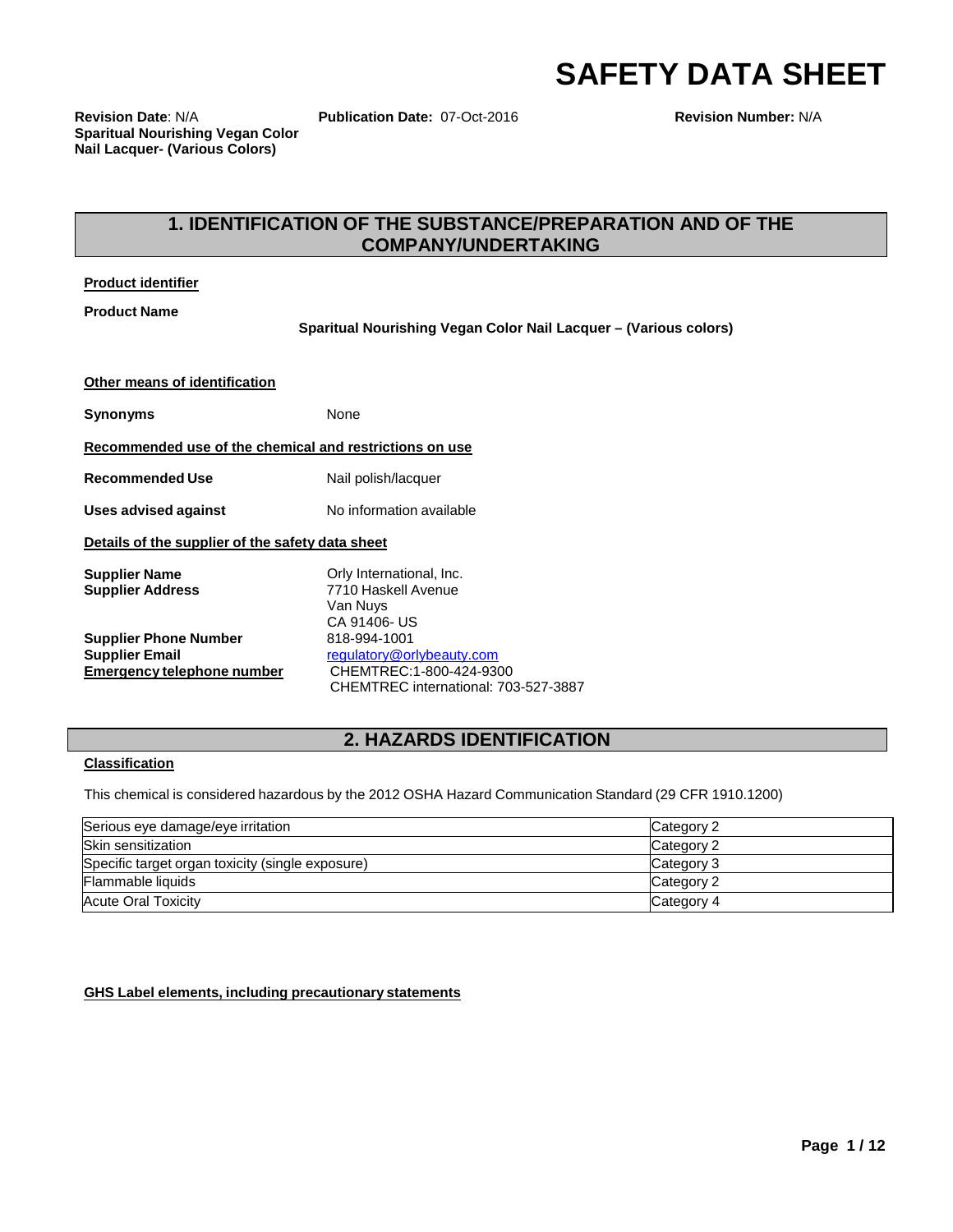# **Signal word Danger Hazard Statements** Highly Flammable Liquid and vapor May cause an allergic reaction May cause drowsiness or dizziness Flammable liquid and vapor **Appearance** Opaque Semi-viscous **Physical State** Liquid **Constanting Constanting Odor** Solvent **Precautionary Statements – General** Read label before use. Keep out of reach of children. If medical advice is needed, have product container or label at hand. **Precautionary Statements –Prevention** Avoid breathing dust/fume/gas/mist/vapors/spray. Contaminated work clothing should not be allowed out of the workplace. Use only outdoors or in a well-ventilated area. Keep away from heat/sparks/open flames/hot surfaces. - No smoking. Keep container tightly closed. Ground/bond container and receiving equipment.

Use explosion-proof electrical/ ventilating/ lighting/ equipment.

Use only non-sparking tools.

Take precautionary measures against static discharge.

Wear protective gloves/protective clothing/eye protection/face protection. Keep cool.

#### **Precautionary Statements - Response**

Specific treatment (see supplemental first aid instructions on this label).

#### **Eyes**

IF IN EYES: Rinse cautiously with water for several minutes. Remove contact lenses, if present and easy to do. Continue rinsing If eye irritation persists: Get medical advice/attention.

#### **Skin**

If skin irritation or rash occurs: Get medical advice/attention. Wash contaminated clothing before reuse. IF ON SKIN (or hair): Remove/Take off immediately all contaminated clothing. Rinse skin with water/shower.

#### **Inhalation**

IF INHALED: Remove victim to fresh air and keep at rest in a position comfortable for breathing. Call a POISON CENTER or doctor/physician if you feel unwell.

#### **Fire**

In case of fire: Use CO2, dry chemical, or foam for extinction.

#### **Precautionary Statements - Storage**

Store in a well-ventilated place. Keep container tightly closed. Store locked up.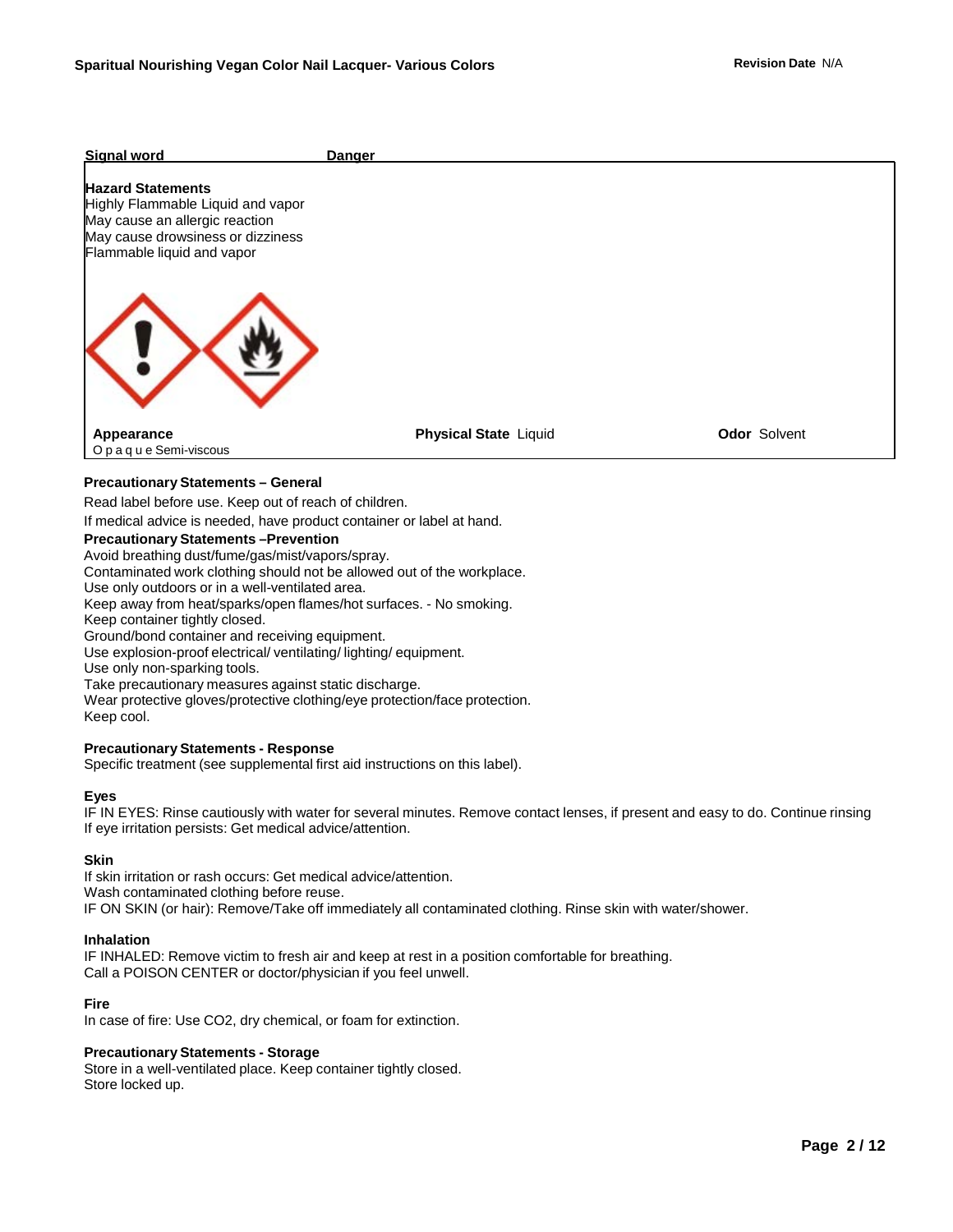#### **Precautionary Statements - Disposal**

Dispose of contents/container to an approved waste disposal plant in accordance with local/national regulations.

#### **Hazards not otherwise classified (HNOC)**

None known.

#### **Unknown Toxicity**

<1 % Percentage of the mixture consisting of ingredient(s) of unknown toxicity.

#### **Other information**

PROLONGED OR REPEATED CONTACT MAY DRY SKIN AND CAUSE IRRITATION.

# **3. COMPOSITION/INFORMATION ON INGREDIENTS**

| <b>Chemical Name</b> | <b>CAS No.</b> | Weight-%  | <b>Trade Secret</b> |
|----------------------|----------------|-----------|---------------------|
| Butyl acetate        | 123-86-4       | 20-50     |                     |
| Ethyl acetate        | 141-78-6       | $15 - 40$ |                     |
| Nitrocellulose       | 9004-70-0      | $5 - 15$  |                     |
| Isopropyl alcohol    | 67-63-0        | 2-8       |                     |

\*The exact percentage (concentration) of composition has been withheld as a trade secret.

# **4. FIRST AID MEASURES**

#### **First aid measures**

#### **General Advice**

Show this safety data sheet to the doctor in attendance. Immediate medical attention is required.

#### **Eye Contact**

Rinse immediately with plenty of water, also under the eyelids, for at least 15 minutes. Keep eye wide open while rinsing. Call Physician if irritation persists. Check for and remove any contact lenses.

#### **Skin Contact**

In the case of skin irritation or allergic reactions see a physician. Wash off immediately with soap and plenty of water while removing all contaminated clothes and shoes.

#### **Inhalation**

Remove victim to fresh air. If not breathing, Seek Medical advice.

#### **Ingestion**

Do NOT induce vomiting. Rinse mouth immediately and drink plenty of water.Never give anything by mouth to an unconscious person. Call a physician.

#### **Self-protection of the first aider**

Ensure that medical personnel are aware of the material(s) involved, take precautions to protect themselves and prevent Spread of contamination.

#### **Most important symptoms and effects, both acute and delayed**

Most Important Symptoms and Effects Burning sensation. Causes serious eye irritation.

#### **Inhalation**

Can cause central nervous system (CNS) depression). May cause drowsiness and dizziness. Exposure to decomposition products may cause a health hazard. Serious effects may be delayed following exposure.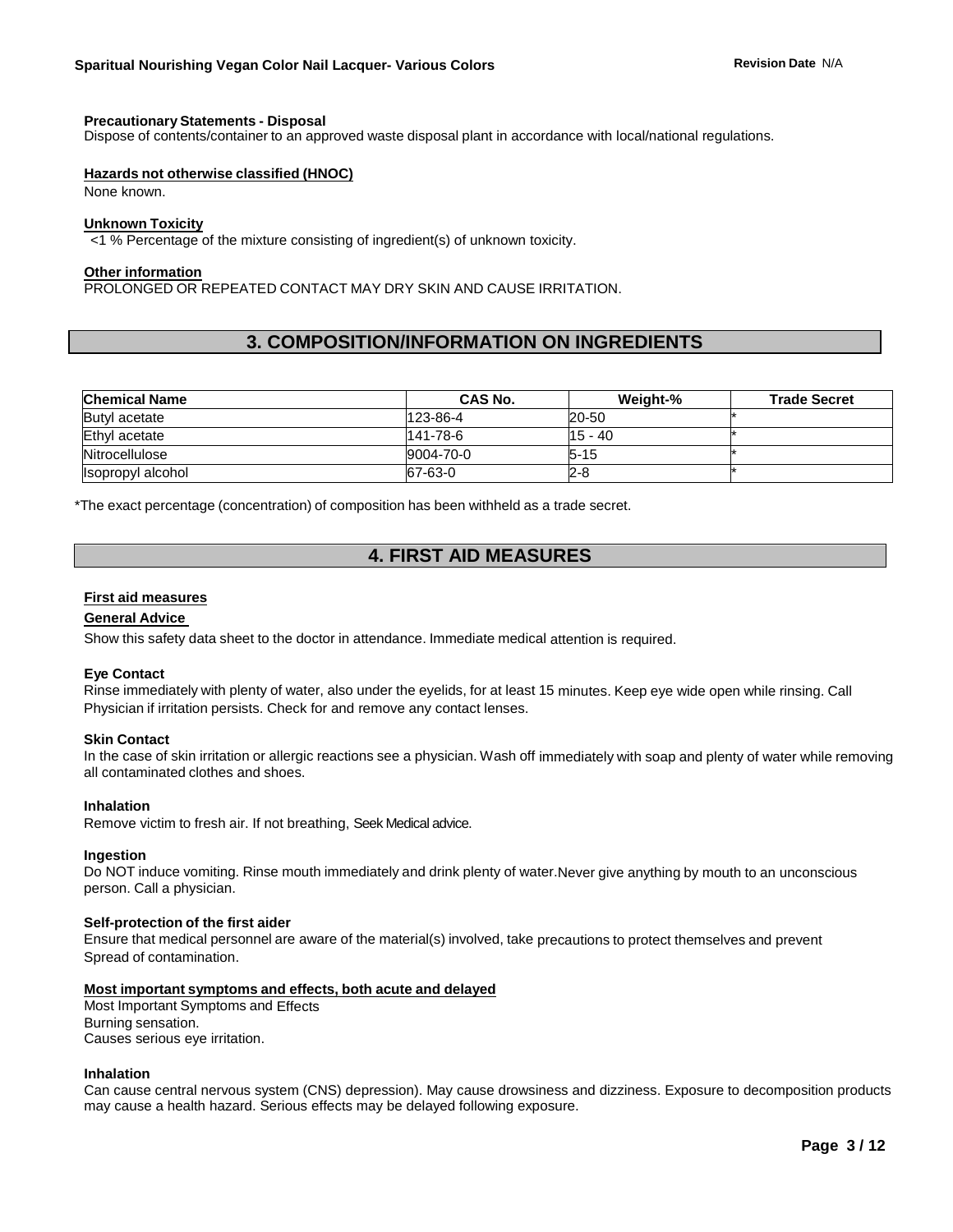#### **Skin Contact**

No known significant effects or critical hazards.

#### **Ingestion**

Can cause central nervous system (CNS) depression).Irritating to mouth, throat and stomach.

#### **Over exposure signs/symptoms**

#### **Eye Contact**

Adverse symptoms may include the following: Pain or irritation, Watering, Redness.

#### **Inhalation**

Adverse symptom may include the following: Nausea or vomiting, Headache, Drowsiness/fatigue, Dizziness/vertigo, unconsciousness

 **Skin Contact** No specific data.

 **Ingestion** No specific data.

#### **Indication of any immediate medical attention and special treatment needed**

#### **Notes to Physician**

In case of inhalation of decomposition products in a fire, symptoms may be delayed. The exposed person may need to be kept under medical surveillance for 48 hours

#### **Specific Treatments**

No specific treatments.

#### **Protection of first aiders**

No action shall be taken involving any personal risk or without suitable training. If it is suspected that fumes are still present the rescuer should wear an appropriate mask or self-contained breathing apparatus. It may be dangerous to the person providing aid to give mouth to mouth resuscitation.

# **5. FIRE-FIGHTING MEASURES**

#### **Suitable Extinguishing Media**

Dry chemical, CO2, water spray or regular foam.

#### **Unsuitable Extinguishing Media**

Do not use water jet as it may spread the fire.

#### **Specific Hazards Arising from the Chemical**

Highly flammable liquid and vapor. In a fire or if heated, a pressure increase will occur and container may burst, with the risk of a subsequent explosion. Run off to sewer may create fire or explosion hazard.

**Uniform Fire Code** Sensitizer: Liquid

Flammable Liquid: I-B

#### **Hazardous Combustion Products**

Oxides of Nitrogen, Oxides of Carbon, Carbon aldehyde, Methane

#### **Explosion Data**

**Sensitivity to Mechanical Impact** No.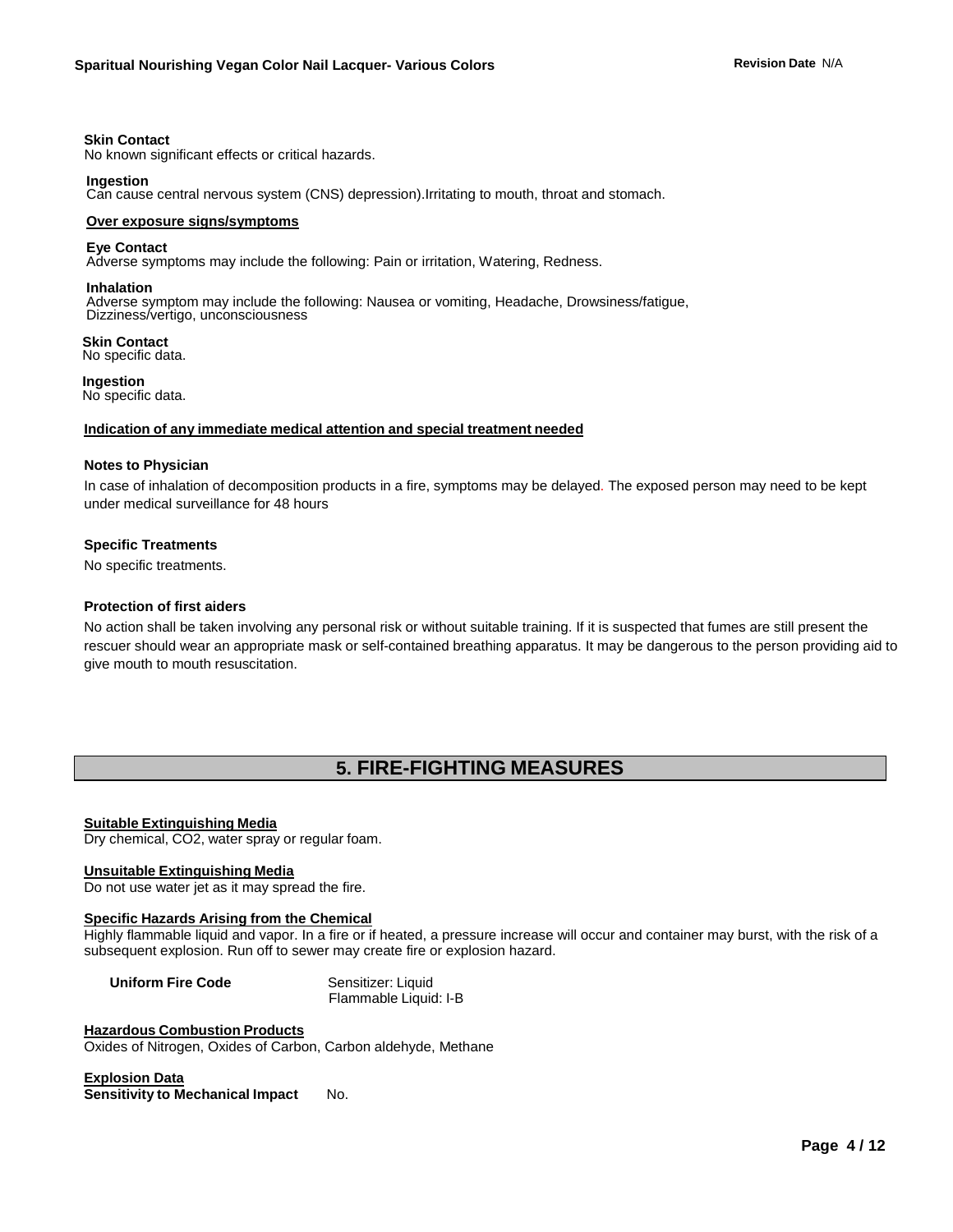#### **Sensitivity to Static Discharge** Yes.

#### **Special protective actions for fire fighters**

Promptly isolate the scene by removing all persons from the vicinity of the incident if there is a fire. No action shall be taken involving any personal risk or without suitable training. Move containers from fire if this can be done without risk. Use water spray to keep fire exposed containers cool.

#### **Protective equipment and precautions for firefighters**

Fire fighters should wear appropriate protective equipment and self-contained breathing apparatus (SCBA) with a full face-piece operated in positive pressure mode.

Move containers from fire area if you can do it without risk.

# **6. ACCIDENTAL RELEASE MEASURES**

#### **Personal precautions, protective equipment and emergency procedures**

#### **For non-emergency personnel**

No action shall be taken involving any personal risk or without suitable training. Evacuate surrounding areas. Keep unnecessary and unprotected personnel from entering. Do not touch or walk through spilled material. Shut off ignition sources. No flares, Smoking or flame in hazard area. Avoid breathing vapor or mist. Provide adequate ventilation. Wear appropriate respirator when ventilation is inadequate. Put on appropriate personal protective equipment.

#### **For emergency responders**

If specialized clothing is required to deal with the spillage, take note of any information in section 8 on suitable and unsuitable materials. See also information in "For non-emergency personnel" when handling. The product must be grounded. Stop leak if you can do it without risk.

#### **Other Information**

Water spray may reduce vapor; but may not prevent ignition in closed spaces.

#### **Environmental Precautions**

 Avoid dispersal of spilled material and runoff and contact with soil, waterways, drains and sewers. Inform the relevant authorities if the product has caused environmental pollution (sewers, waterways, soil and air).

#### **Methods and material for containment and cleaning up**

#### **Small Spill**

#### Stop leak if without risk.

A vapor suppressing foam may be used to reduce vapors. Absorb or cover with dry earth, sand or other non-combustible material and transfer to containers.

#### **Large Spill**

Stop leak if without risk. Move containers from spill area. Use spark-proof tools and explosion-proof equipment. Approach release from upwind. Prevent entry into sewers, water courses, basements or confined areas. Wash spillages into an effluent treatment<br>plant or proceed as follows. Contain and collect spillage with non-combustible, absorbent materi diatomaceous earth and place in container for disposal according to local regulations (see Section 13). Dispose of via a licensed waste disposal contractor. Contaminated absorbent material may pose the same hazard as the spilled product. Note: see Section 1 for emergency contact information and Section 13 for waste disposal

#### **Methods for cleaning up**

Use clean non-sparking tools to collect absorbed material. Dike far ahead of liquid spill for later disposal.

## **7. HANDLING AND STORAGE**

#### **Precautions for Safe Handling**

#### **Handling**

Handle in accordance with good industrial hygiene and safety practice. Avoid contact with skin, eyes or clothing. Avoid breathing vapors or mists. Ensure adequate ventilation. Keep away from open flames, hot surfaces and sources of ignition.

#### **Conditions for safe storage, including any incompatibilities**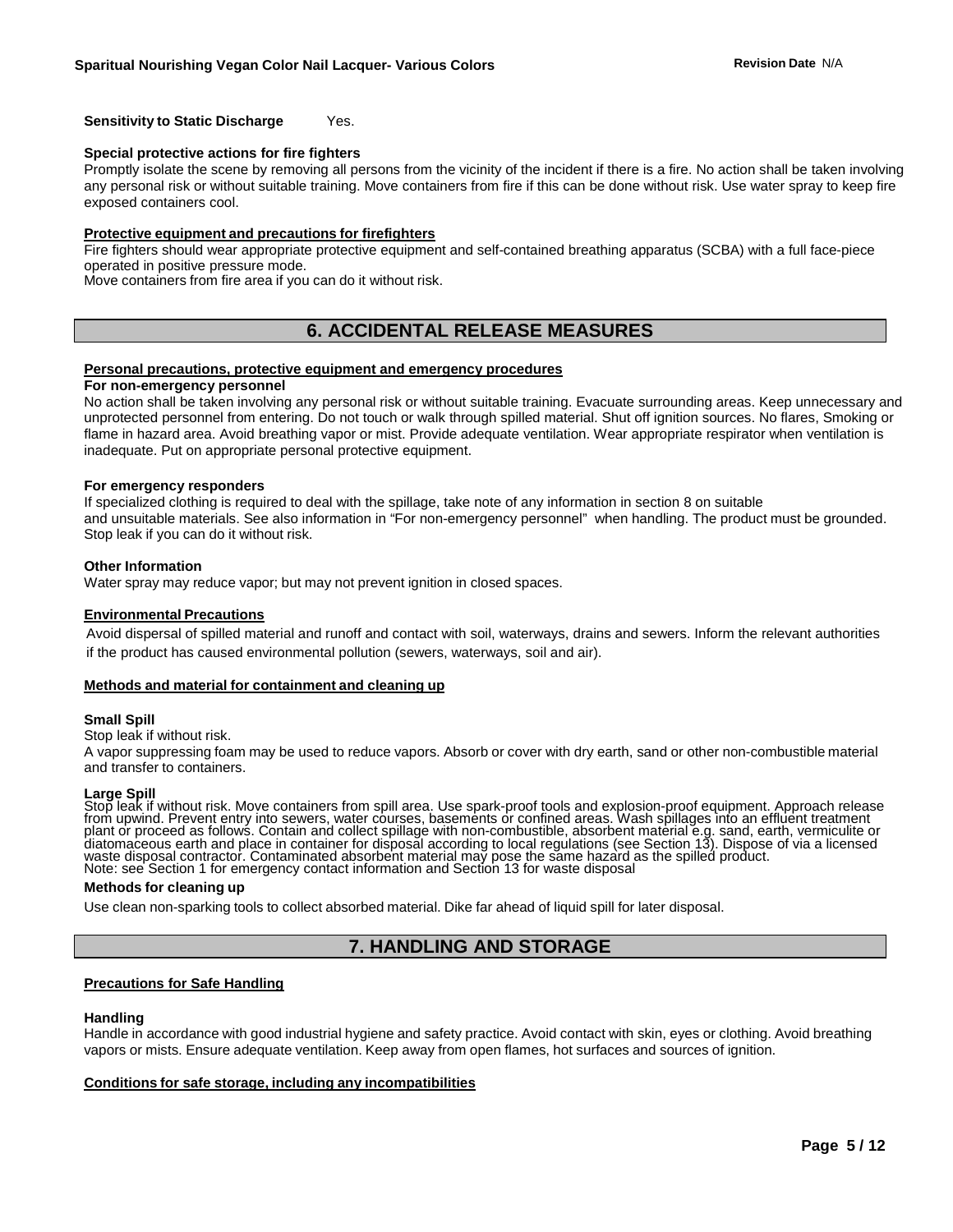#### **Storage**

Keep containers tightly closed in a dry, cool and well-ventilated place. Keep away from heat, sparks, flame and other sources of ignition (i.e., pilot lights, electric motors and static electricity). Keep in properly labeled containers.

#### **Incompatible Products**

Strong oxidizing agents. Acids. Bases. Chlorinated compounds.

# **8. EXPOSURE CONTROL/PERSONAL PROTECTION**

#### **Control parameters**

#### **Exposure Guidelines**

| <b>Chemical Name</b>         | <b>ACGIHTLV</b>               | <b>OSHA PEL</b>                                                                                                                                                                     | <b>NIOSH IDLH</b>                                                                                                        |
|------------------------------|-------------------------------|-------------------------------------------------------------------------------------------------------------------------------------------------------------------------------------|--------------------------------------------------------------------------------------------------------------------------|
| Ethyl acetate<br>141-78-6    | TWA: 400 ppm                  | TWA: 400 ppm TWA:<br>1400 mg/m <sup>3</sup> (vacated)<br>TWA: 400 ppm<br>(vacated) TWA: 1400 mg/m <sup>3</sup>                                                                      | <b>IDLH: 2000 ppm</b><br><b>TWA: 400 ppm</b><br>TWA: $1400 \text{ mg/m}^3$                                               |
| Butyl acetate<br>123-86-4    | STEL: 200 ppm<br>TWA: 150 ppm | TWA: 150 ppm TWA: 710<br>mg/m <sup>3</sup> (vacated) TWA:<br>$150$ ppm<br>(vacated) TWA: 710 mg/m <sup>3</sup><br>(vacated) STEL: 200 ppm<br>(vacated) STEL: 950 mg/m <sup>3</sup>  | <b>IDLH: 1700 ppm</b><br>TWA: 150 ppm<br>TWA: $710 \text{ mg/m}^3$<br>STEL: 200 ppm<br>STEL: 950 mg/m <sup>3</sup>       |
| Isopropyl alcohol<br>67-63-0 | STEL: 400 ppm<br>TWA: 200 ppm | TWA: 400 ppm TWA: 980<br>mg/m <sup>3</sup> (vacated) TWA:<br>$400$ ppm<br>(vacated) TWA: 980 mg/m <sup>3</sup><br>(vacated) STEL: 500 ppm<br>(vacated) STEL: 1225 mg/m <sup>3</sup> | IDLH: 2000 ppm<br>10% LEL<br>TWA: 980 mg/m <sup>3</sup><br>TWA: 400 ppm<br>STEL: 500 ppm<br>STEL: 1225 mg/m <sup>3</sup> |

ACGIH TLV: American Conference of Governmental Industrial Hygienists - Threshold Limit Value OSHA PEL: Occupational Safety and Health *Administration - Permissible Exposure Limits NIOSH IDLH Immediately Dangerous to Life or Health*

#### **Other Exposure Guidelines**

Vacated limits revoked by the Court of Appeals decision in AFL-CIO v. OSHA, 965 F.2d 962 (11th Cir., 1992) See section 15 for national exposure control parameters

#### **Appropriate engineering controls**

#### **Engineering Measures**

When working with large quantities of product, provide adequate ventilation (e.g. local exhaust, ventilation, fans). Ensure that an eye wash station, sink or wash bath is available in case of exposure to eyes.

#### **Individual protection measures, such as personal protective equipment**

#### **Eye/Face Protection**

Depending upon the use of this product splash or safety glasses may be worn. None required for consumer use.

#### **Skin and Body Protection**

No special body protection is required under typical circumstances of use and handling. If necessary wear protective gloves and protective clothing. Long sleeved clothing. Chemical resistant apron. Impervious gloves. Antistatic boots.

#### **Respiratory Protection**

No protective equipment is needed under normal use conditions. If exposure limits are exceeded or irritation is experienced, ventilation and evacuation may be required.

#### **Hygiene Measures**

Handle in accordance with good industrial hygiene and safety practice. Take off contaminated clothing and wash before reuse. Avoid contact with skin, eyes or clothing. Wear suitable gloves and eye/face protection. Do not eat, drink or smoke when using this product. Wash hands before breaks and immediately after handling the product. Contaminated work clothing should not be allowed out of the workplace. Regular cleaning of equipment, work area and clothing is recommended.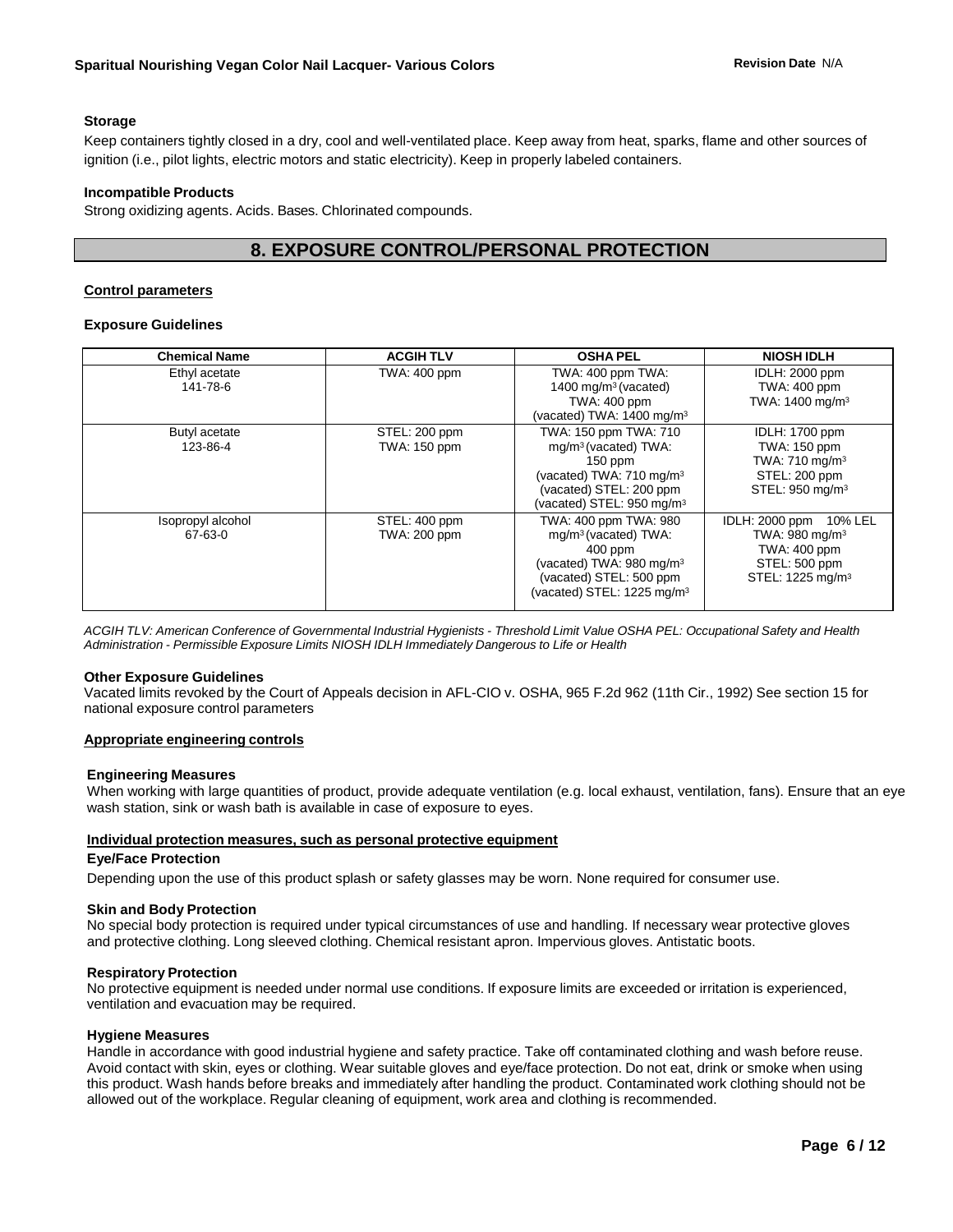# **9. PHYSICAL AND CHEMICAL PROPERTIES**

#### **Physical and Chemical Properties**

| <b>Physical State</b><br>Appearance<br>Color<br>Odor | : Liguid<br>: Opaque Semi-Viscous liquid<br>: Various<br>: Solvent |  |  |
|------------------------------------------------------|--------------------------------------------------------------------|--|--|
| <b>Property</b><br>рH                                | : Not available                                                    |  |  |
| <b>Melting Point</b>                                 | : Not available                                                    |  |  |
| <b>Boiling Point</b>                                 | : 77.2-130 °C                                                      |  |  |
| <b>Flash Point</b>                                   | : -4 $^{0}$ C (24 $^{0}$ F)                                        |  |  |
| <b>Lower and Upper explosive</b>                     | : Not available                                                    |  |  |
| (Flammable) Limits                                   |                                                                    |  |  |
| <b>Vapor Pressure</b>                                | : Not available                                                    |  |  |
| Sp. Gravity                                          | $: 0.98 - 1.10$                                                    |  |  |
| <b>Vapor Density</b>                                 | : Not available                                                    |  |  |
| <b>Relative Density</b>                              | : 0.999                                                            |  |  |
| <b>Solubility</b>                                    | : insoluble in water                                               |  |  |
| <b>Solubility in Water</b>                           | : Not available                                                    |  |  |
| <b>Partition Coefficient</b>                         | : Not Available                                                    |  |  |
| n-Octane/water                                       |                                                                    |  |  |
| <b>Auto-ignition temperature</b>                     | : Not available                                                    |  |  |
| <b>Viscosity</b>                                     | : Not Available                                                    |  |  |
| <b>Oxidizing Properties</b>                          | : Not Available                                                    |  |  |
| <b>Auto ignition temperature</b>                     | : Not Available                                                    |  |  |
| <b>Decomposition temperature</b>                     | : Not Available                                                    |  |  |
| <b>Other information</b>                             |                                                                    |  |  |
| <b>Softening Point</b>                               | : Not Available                                                    |  |  |
| <b>VOC Content (%)</b>                               | : Not Available                                                    |  |  |
| <b>Particle Size</b>                                 | : Not Available                                                    |  |  |
| <b>Particle size distribution</b>                    | : No data                                                          |  |  |
| <b>Particle Size</b>                                 | : No data                                                          |  |  |
|                                                      |                                                                    |  |  |

# **10. STABILITY AND REACITVITY**

#### **Stability**

Stable under recommended storage conditions. Store away from direct sunlight.

#### **Chemical stability**

Stable under recommended storage conditions.

#### **Possibility of Hazardous Reactions**

None under normal processing.

#### **Hazardous Polymerization**

Hazardous polymerization does not occur.

#### **Conditions to avoid**

Heat, flames and sparks.

#### **Incompatible materials**

Strong oxidizing agents. Acids. Bases. Chlorinated compounds.

#### **Hazardous Decomposition Products**

If exposed to extremely high temperature the products of thermal decomposition may include irritating vapors and carbon oxide gases. Example CO, CO2.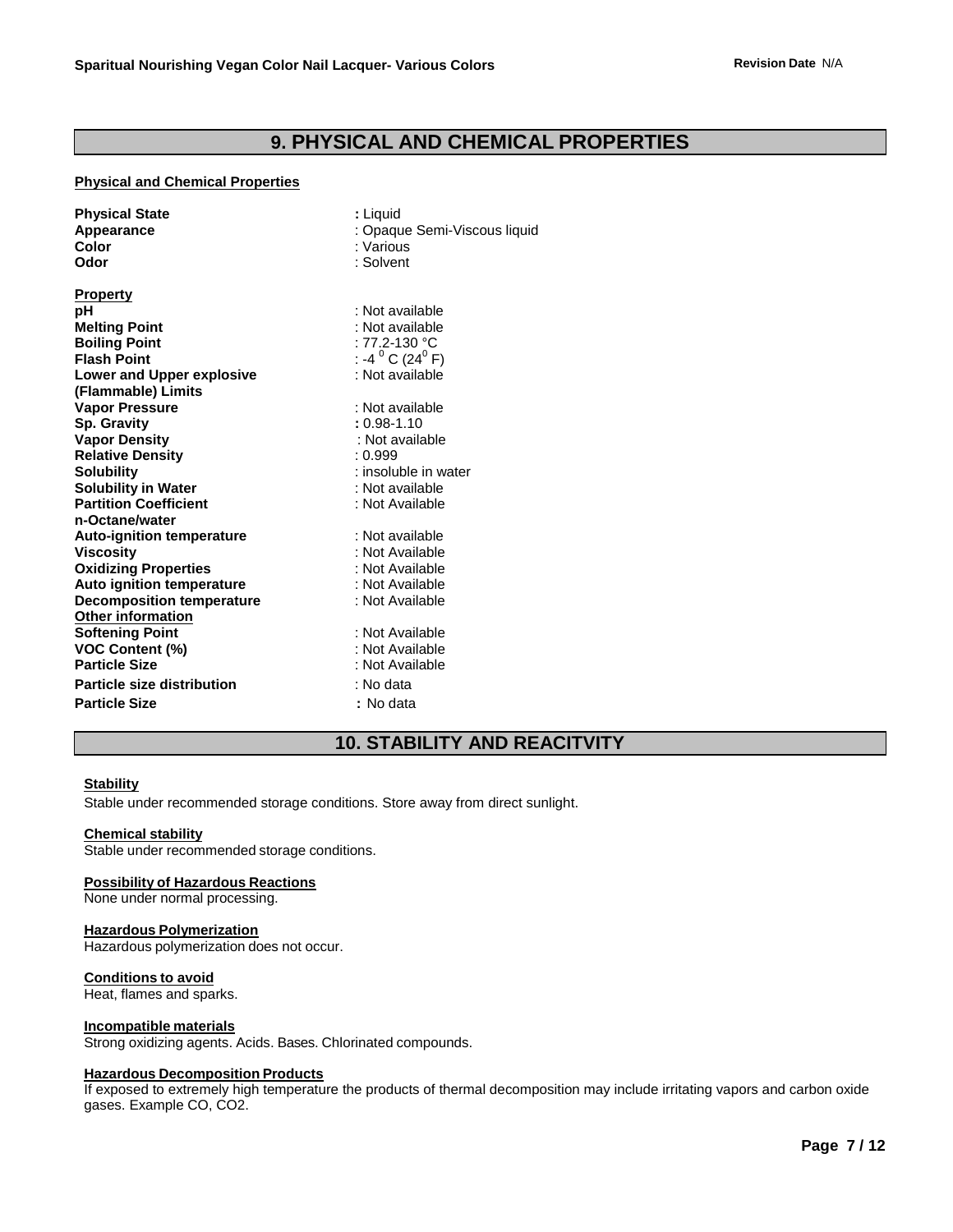# **11. TOXICOLOGICAL INFORMATION**

#### **Toxicity Data**

This product has NOT been tested on animals to obtain toxicology data. There are toxicology data for the components of the product, which are found in scientific literature. These data has not been presented in this document.

#### **Acute Toxicity;**

 Product does not present an acute toxicity hazard based on known or supplied information. Mild to moderate irritation to eyes and skin near affected areas, additionally, high concentrations of vapors can cause drowsiness, dizziness, headaches and nausea.

#### **Inhalation**

Specific test data for the substance or mixture is not available. Vapors of this product may be slightly irritating to the nose, throat and other tissues of the respiratory system. Symptoms of overexposure can include coughing, wheezing, nasal congestion and difficulty breathing. Inhalation of vapors exceeding the levels listed can cause central nervous system (CNS) depression.

#### **Eye Contact**

Causes serious eye irritation.

#### **Skin Contact**

Specific test data for the substance or mixture is not available. May cause skin irritation. Prolonged contact may cause redness and irritation.

#### **Ingestion**

 If product is swallowed may cause nausea, vomiting and or diarrhea and central nervous system depression. Specific test data for the substance or mixture is not available.

#### **Symptoms**

May cause redness and tearing of the eyes.

#### **Delayed and immediate effects as well as chronic effects from short and long-term exposure Sensitization**

May cause sensitization in susceptible persons. May cause sensitization by skin contact.

#### **Mutagenic Effects**

This product is not reported to produce mutagenic effects in humans.

#### **Carcinogenicity**

 The table below indicates whether each agency has listed any ingredient as a carcinogen or probable carcinogen possible carcinogen or not classifiable as to carcinogenicity in humans.

| <b>Chemical N</b><br><b>Name</b>  | CCIU<br>' ت<br>ווכיי | <b>IARC</b> | <b>NTP</b> | OCDA |
|-----------------------------------|----------------------|-------------|------------|------|
| <b>Isoprop</b><br>alcohol<br>opvi |                      | ourٽ        |            |      |
| - 67<br>$\sim$<br>$\sqrt{-6}$     |                      |             |            |      |

#### *IARC (International Agency for Research on Cancer)*

*Group 2A - Probably Carcinogenic to Humans*

*Group 2B - Possibly Carcinogenic to Humans*

*Group 3 - Not Classifiable as to Carcinogenicity in Humans*

*OSHA (Occupational Safety and Health Administration of the US Department of Labor)*

*X – Found to be a potential carcinogen by OSHA*

#### **Specific Target organ toxicity (single exposure)**

| Ingredient Name      | Category   | Route of Exposure | Target Organs    |
|----------------------|------------|-------------------|------------------|
| Ethyl acetate        | Category 3 | Not applicable    | Narcotic effects |
| <b>Butyl Acetate</b> | Category 3 | Not applicable    | Narcotic effects |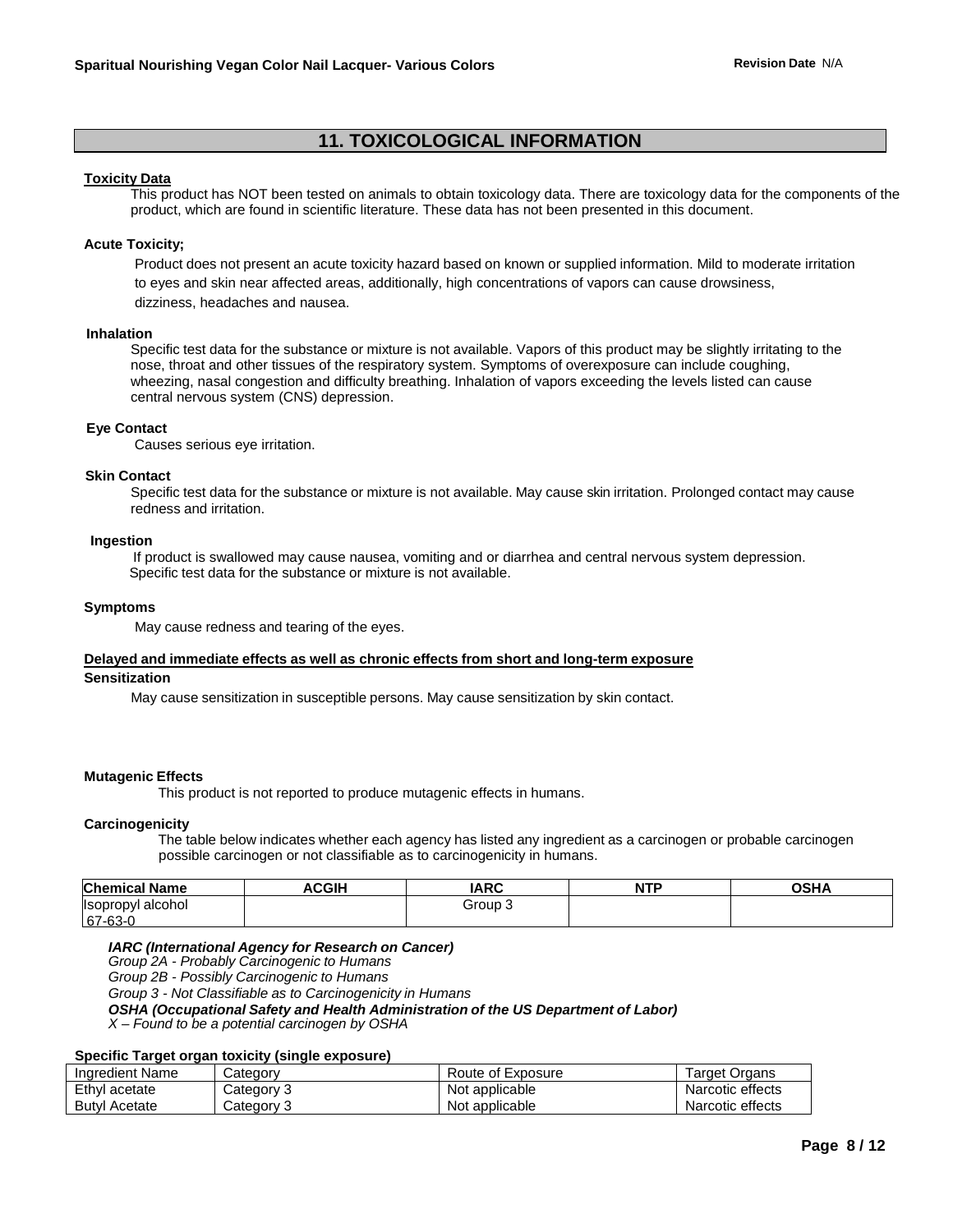| .<br>$ -$<br>onoi<br>aico | ∩∩n<br>n+<br>-<br>'الہ . | $-1$<br>icable<br>N.<br>וור | ہ†مtter<br>COUC<br>W.<br>cucu |
|---------------------------|--------------------------|-----------------------------|-------------------------------|
|                           |                          |                             |                               |

**No information available. STOT - single exposure** No information available. **No information available.** 

| <b>Reproductive Toxicity</b>    |  |
|---------------------------------|--|
| <b>STOT - single exposure</b>   |  |
| <b>STOT - repeated exposure</b> |  |

#### **Chronic Toxicity**

No known effect based on information supplied.

#### **Target Organ Effects**

Eyes. Respiratory system. Skin. Gastrointestinal tract (GI). Blood. Central Nervous System (CNS). Peripheral Nervous System (PNS). Kidney. Liver. Spleen. Systemic Toxicity. Lungs.

**Aspiration Hazard No information available.**<br>**Numerical measures of toxicity Product Information** No information available. **Numerical measures of toxicity Product Information** 

| <b>Eco toxicity</b>                  | There is no specific data available for this product. However, very large releases of this<br>product may be toxic to aquatic life. |
|--------------------------------------|-------------------------------------------------------------------------------------------------------------------------------------|
| <b>Persistence and Degradability</b> | No information available.                                                                                                           |
| <b>Bioaccumulation</b>               | No specific information available for this product.                                                                                 |
| Other adverse effects                | No information available.                                                                                                           |

**12. ECOLOGICAL INFORMATION**

| Ingredient<br>Name                 | Result                                                                                                                                                                                                                                                                   | Species                                                                                                                                                                                                               | Exposure                                                                       |
|------------------------------------|--------------------------------------------------------------------------------------------------------------------------------------------------------------------------------------------------------------------------------------------------------------------------|-----------------------------------------------------------------------------------------------------------------------------------------------------------------------------------------------------------------------|--------------------------------------------------------------------------------|
| Ethyl acetate                      | Acute LC50 18000 µg/l Fresh water<br>Acute EC50 2500000 µg/l Fresh water<br>Acute LC50 750000 µg/l Fresh water<br>Acute LC50 154000 µg/l Fresh water<br>Acute LC50 212500 µg/l Fresh water<br>Chronic NOEC 2400 µg/l Fresh water<br>Chronic NOEC 75.6 mg/l Fresh water - | Fish-Pimephales promelas<br>Algae- Selenastrum sp<br>Crustaceans - Gammarus pulex<br>Daphnia-Daphnia cucullata<br>Fish - Heteropneustes fossilis<br>Daphnia - Daphnia magna<br>Fish - Pimephales promelas-<br>embrvos | 96 hours<br>96 hours<br>48 hours<br>48 hours<br>96 hours<br>21 days<br>32 days |
| <i><b>Isopropyl</b></i><br>alcohol | Acute LC50 1400000 µg/l Marine<br>water Acute LC 50 1400000 ug/l                                                                                                                                                                                                         | Crustaceans - Crangon crangon<br>Fish- Gambusia affinis                                                                                                                                                               | 48 hours<br>96 hours                                                           |

#### **Bioaccumulation Potential**

| Ingredient Name         | ∟og P <sub>ow</sub> | <b>BCF</b> | Potential |
|-------------------------|---------------------|------------|-----------|
| <b>Mobility in Soil</b> |                     |            |           |
|                         |                     |            |           |

**Soil/water partition** not available Coefficient (K<sub>oc</sub>)

**Other adverse effects** No known significant effects or critical hazards.

# **13. DISPOSAL CONSIDERATIONS**

#### **Waste treatment methods**

#### **Disposal methods**

This material, as supplied, is a hazardous waste according to federal regulations (40 CFR 261).

#### **Contaminated Packaging**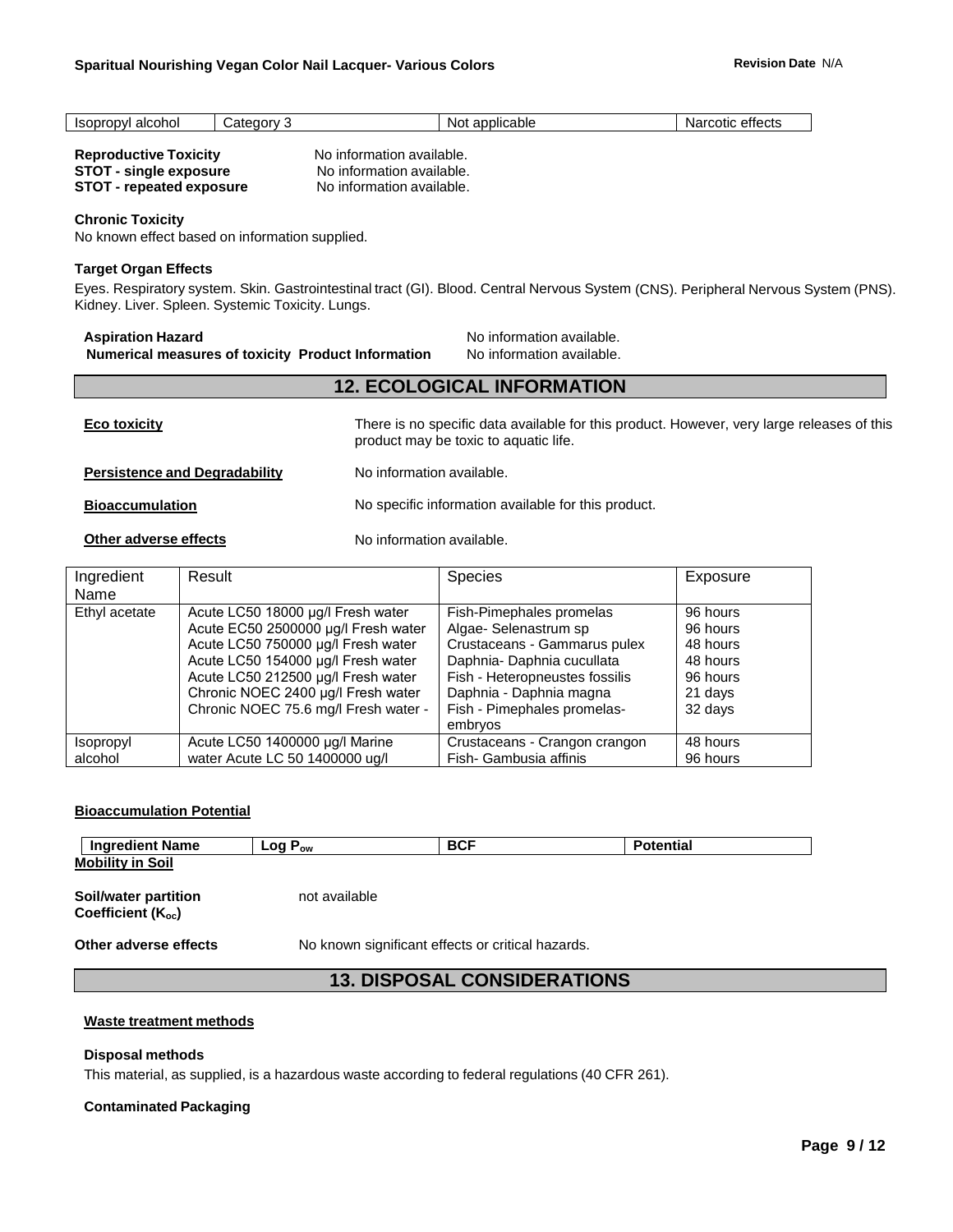Dispose of contents/containers in accordance with local, state, federal, and/or international regulations.

#### **US EPA Waste Number**

D001 (Characteristic – Ignitable)

#### **California Hazardous Waste Code: 212**

This product contains one or more substances that are listed with the State of California as a hazardous waste.

| <b>Chemical</b>           | California Hazardous Waste |
|---------------------------|----------------------------|
| Ethyl acetate 141-78-6    | Toxic, Ignitable           |
| Butyl acetate 123-86-4    | Toxic                      |
| Isopropyl alcohol 67-63-0 | Toxic, Ignitable           |

# **14. TRANSPORT INFORMATION**

|                                   | <b>DOT</b><br><b>Classification</b>                                                                                                                                                                                                                                          | <b>TDG</b><br><b>Classification</b> | <b>Mexico</b><br><b>Classification</b> | <b>ADR/RID</b><br>Classification                                               | <b>IMDG</b><br><b>Classification</b> | <b>IATA</b><br><b>Classification</b> |
|-----------------------------------|------------------------------------------------------------------------------------------------------------------------------------------------------------------------------------------------------------------------------------------------------------------------------|-------------------------------------|----------------------------------------|--------------------------------------------------------------------------------|--------------------------------------|--------------------------------------|
| <b>UN Number</b>                  | 1263                                                                                                                                                                                                                                                                         | 1263                                | 1263                                   | 1263                                                                           | 1263                                 | 1263                                 |
| <b>UN Shipping</b><br><b>Name</b> | <b>PAINT</b>                                                                                                                                                                                                                                                                 | <b>PAINT</b>                        | <b>PAINT</b>                           | <b>PAINT</b>                                                                   | <b>PAINT</b>                         | <b>PAINT</b>                         |
| <b>Transport</b><br>hazard class  | $\overline{\mathbf{3}}$                                                                                                                                                                                                                                                      | $\mathbf{3}$                        | 3                                      | 3                                                                              | $\mathbf{3}$                         | $\overline{\mathbf{3}}$              |
|                                   | <b>FLAMMABLE</b>                                                                                                                                                                                                                                                             | <b>FLAMMABLE</b>                    | <b>FLAMMABLE</b>                       | <b>FLAMMABLE</b>                                                               | <b>FLAMMABLE</b>                     | <b>FLAMMABLE</b><br>3                |
| Packing group                     | $\mathbf{I}$                                                                                                                                                                                                                                                                 | $\mathbf{H}$                        | $\mathbf{H}$                           | $\mathbf{II}$                                                                  | $\mathbf{H}$                         | $\mathbf{H}$                         |
| Environmental<br>Hazard           | <b>No</b>                                                                                                                                                                                                                                                                    | <b>No</b>                           | <b>No</b>                              | <b>No</b>                                                                      | <b>No</b>                            | <b>No</b>                            |
| <b>Additional</b><br>information  | Reportable<br>quantity<br>12973.5 lbs. /<br>5890 kg(1557.5<br>gal/5895.9 L)<br>Package sizes<br>shipped in<br>quantities less<br>than the<br>product<br>reportable<br>quantity are<br>not subject to<br>the RQ<br>(reportable<br>quantity)<br>transportation<br>requirements |                                     |                                        | <b>Special</b><br><b>Provisions:</b><br>640 (C)<br><b>Tunnel Code</b><br>(D/E) |                                      |                                      |

#### **Special precautions for use:**

Transport within Users premises: always transport in closed containers that are upright and secure. Ensure that persons Transporting the product know what to do in the event of accident or leakage.

**Transport in Bulk according to be all available Annex II or MARPOL 73/78**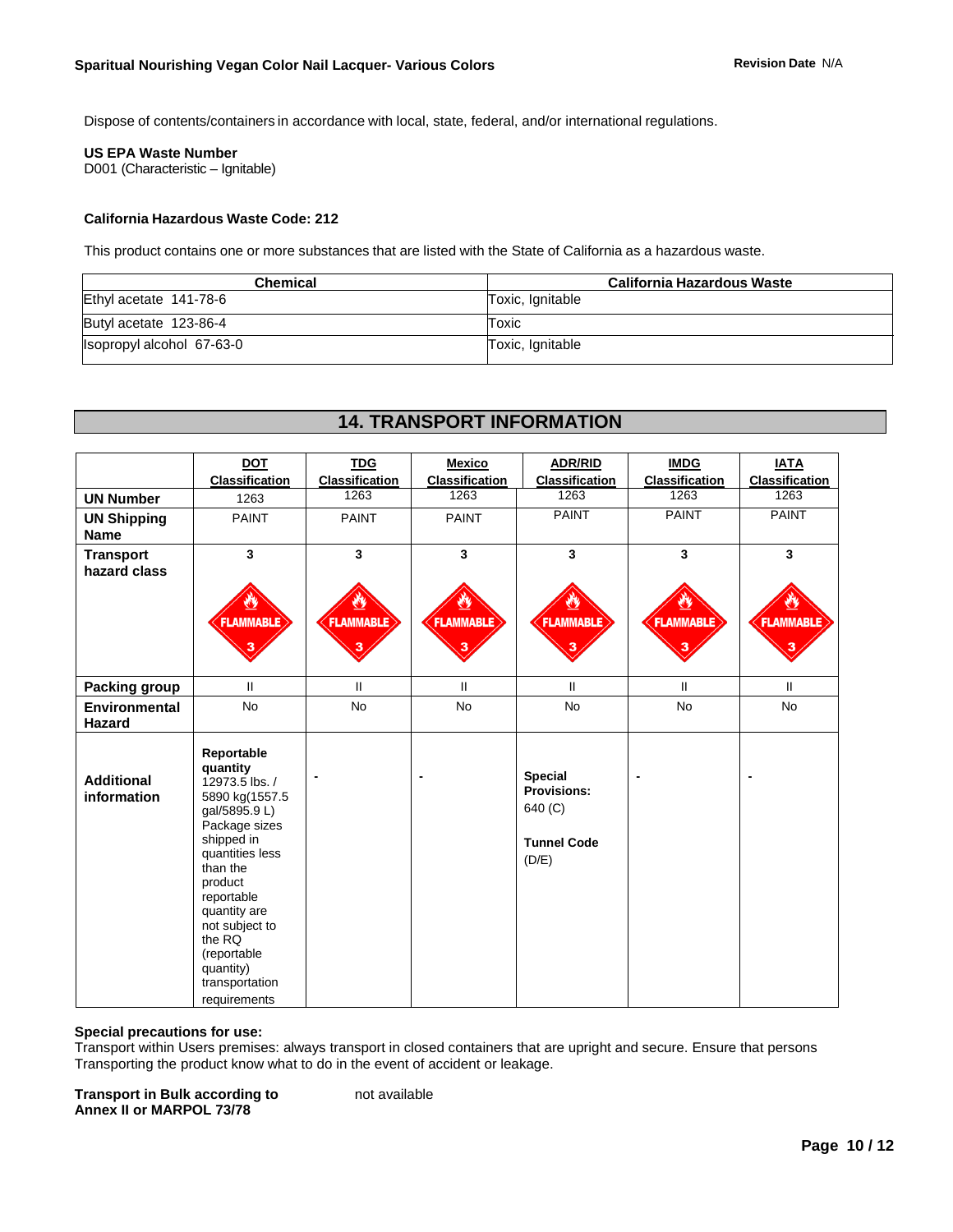#### **and IBC Cod**

# **15. REGULATORY INFORMATION**

#### **International Inventories**

**TSCA** - Complies **DSL** - All components are listed either on the DSL or NDSL. **TSCA** - United States Toxic Substances Control Act Section 8(b) Inventory. **DSL/NDSL** - Canadian Domestic Substances List/Non-Domestic Substances List.

#### **US Federal Regulations**

#### **SARA 313**

Section 313 of Title III of the Superfund Amendments and Reauthorization Act of 1986 (SARA). This product contains a chemical or chemicals which are subject to the reporting requirements of the Act and Title 40 of the Code of Federal Regulations, Part 372

| <b>Chemical Name</b>         | CAS No.                 | Weight-%  | <b>SARA 313 -</b><br><b>Threshold</b> |
|------------------------------|-------------------------|-----------|---------------------------------------|
| Ilsopropyl alcohol - 67-63-0 | $67 - 63 - C$<br>$\sim$ | ı.,<br>∽- | ט. ו                                  |

#### **SARA 311/312 Hazard Categories**

| <b>Acute Health Hazard</b>        | Yes |
|-----------------------------------|-----|
| <b>Chronic Health Hazard</b>      | N٥  |
| <b>Fire Hazard</b>                | Yes |
| Sudden release of pressure hazard | No  |
| <b>Reactive Hazard</b>            | N٥  |

#### **CWA (Clean Water Act)**

This product contains the following substances which are regulated pollutants pursuant to the Clean Water Act (40 CFR 122.21 and 40 CFR 122.42).

| <b>Chemical Name</b>      | CWA -             | <b>CWA - Toxic</b> | <b>CWA - Priority</b> | CWA -            |
|---------------------------|-------------------|--------------------|-----------------------|------------------|
|                           | <b>Reportable</b> | <b>Pollutants</b>  | <b>Pollutants</b>     | <b>Hazardous</b> |
| Butyl acetate<br>123-86-4 | 5000 lb.          |                    |                       |                  |

#### **CERCLA**

This material, as supplied, contains one or more substances regulated as a hazardous substance under the Comprehensive Environmental Response Compensation and Liability Act (CERCLA) (40 CFR 302).

| <b>Chemical Name</b>      | <b>Hazardous Substances RQs</b> | <b>Extremely Hazardous</b><br><b>Substances</b> | RQ                                          |
|---------------------------|---------------------------------|-------------------------------------------------|---------------------------------------------|
| Ethyl acetate<br>141-78-6 | 5000 lb.                        |                                                 | RQ 5000 lb. final RQ<br>RQ 2270 kg final RQ |
| Butyl acetate<br>123-86-4 | 5000 lb.                        |                                                 | RQ 5000 lb. final RQ<br>RQ 2270 kg final RQ |

#### **US State Regulations**

#### **California Proposition 65**

None

#### **U.S. State Right-to-Know Regulations**

| <b>Chemical Name</b>      | New Jersey | <b>Massachusetts</b> | Pennsvlvania | <b>Rhode Island</b> | <b>Illinois</b> |
|---------------------------|------------|----------------------|--------------|---------------------|-----------------|
| Ethyl acetate<br>141-78-6 |            |                      |              |                     |                 |
| Butyl acetate<br>123-86-4 |            |                      |              |                     |                 |